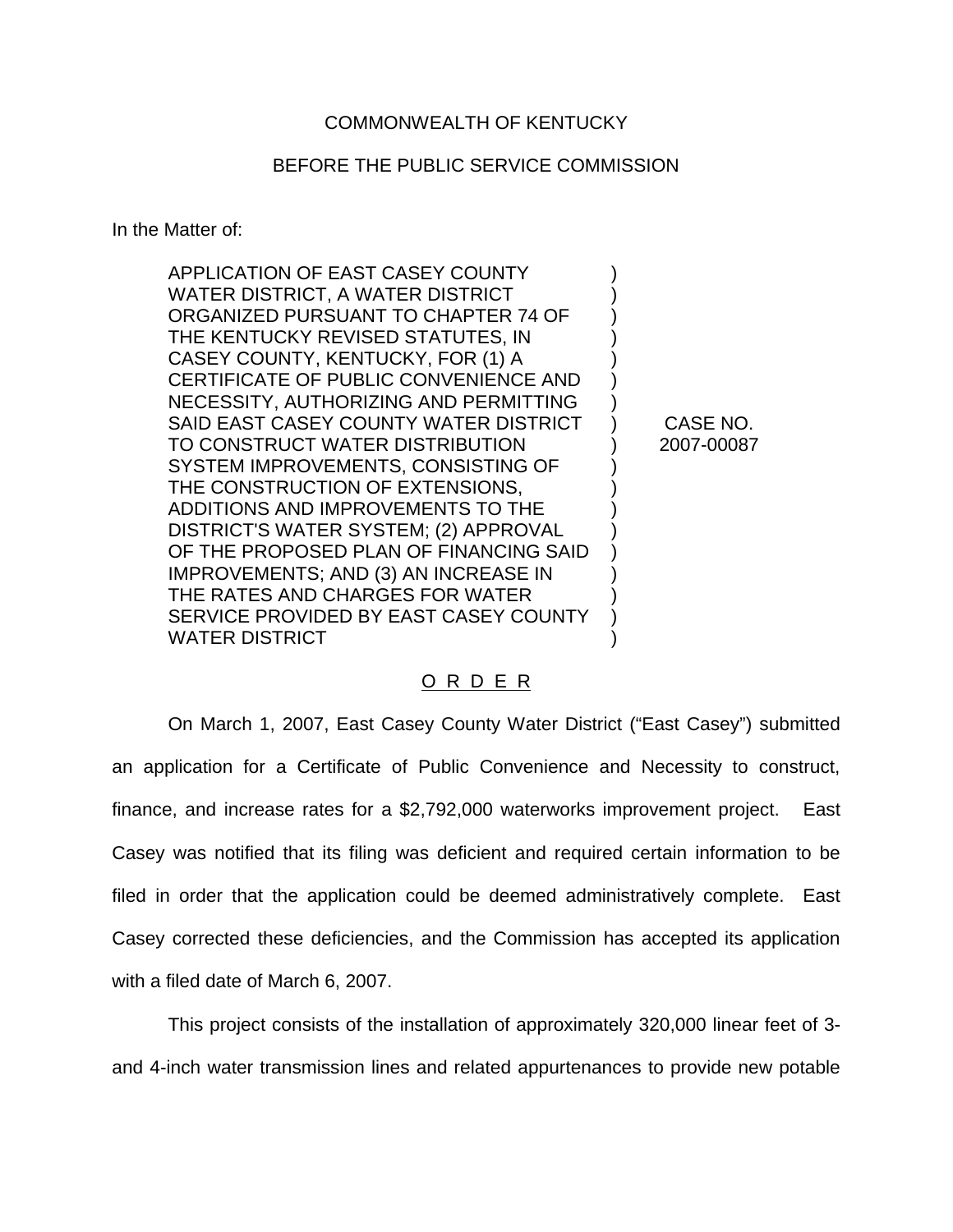water service to approximately 250 new customers. Project funding consists of a \$1,001,000 loan from the United States Department of Agriculture, Rural Development ("RD"); an RD grant in the amount of approximately \$410,000; a Department of Housing and Urban Development Community Development Block Grant in the amount of approximately \$581,000; a Commonwealth of Kentucky HB 269 grant in the amount of approximately \$750,000; and a new user tap on charge in the total amount of approximately \$50,000.

East Casey's application was made pursuant to KRS 278.023, which requires the Commission to accept agreements between water utilities and the U.S. Department of Agriculture or the U.S. Department of Housing and Urban Development and to issue the necessary orders to implement the terms of such agreements within 30 days of satisfactory completion of the minimum filing requirements. Given that minimum filing requirements were met in this case on March 6, 2007, KRS 278.023 does not grant the Commission any discretionary authority to modify or reject any portion of this agreement.

## IT IS THEREFORE ORDERED that:

1. East Casey is granted a Certificate of Public Convenience and Necessity for the proposed construction project.

2. East Casey's proposed plan of financing with RD is accepted.

3. The proceeds from the loan agreement with RD shall be used only for the purposes specified in East Casey's application.

4. Notwithstanding Ordering Paragraph 3, if surplus funds remain after the approved construction has been completed, East Casey may use such surplus to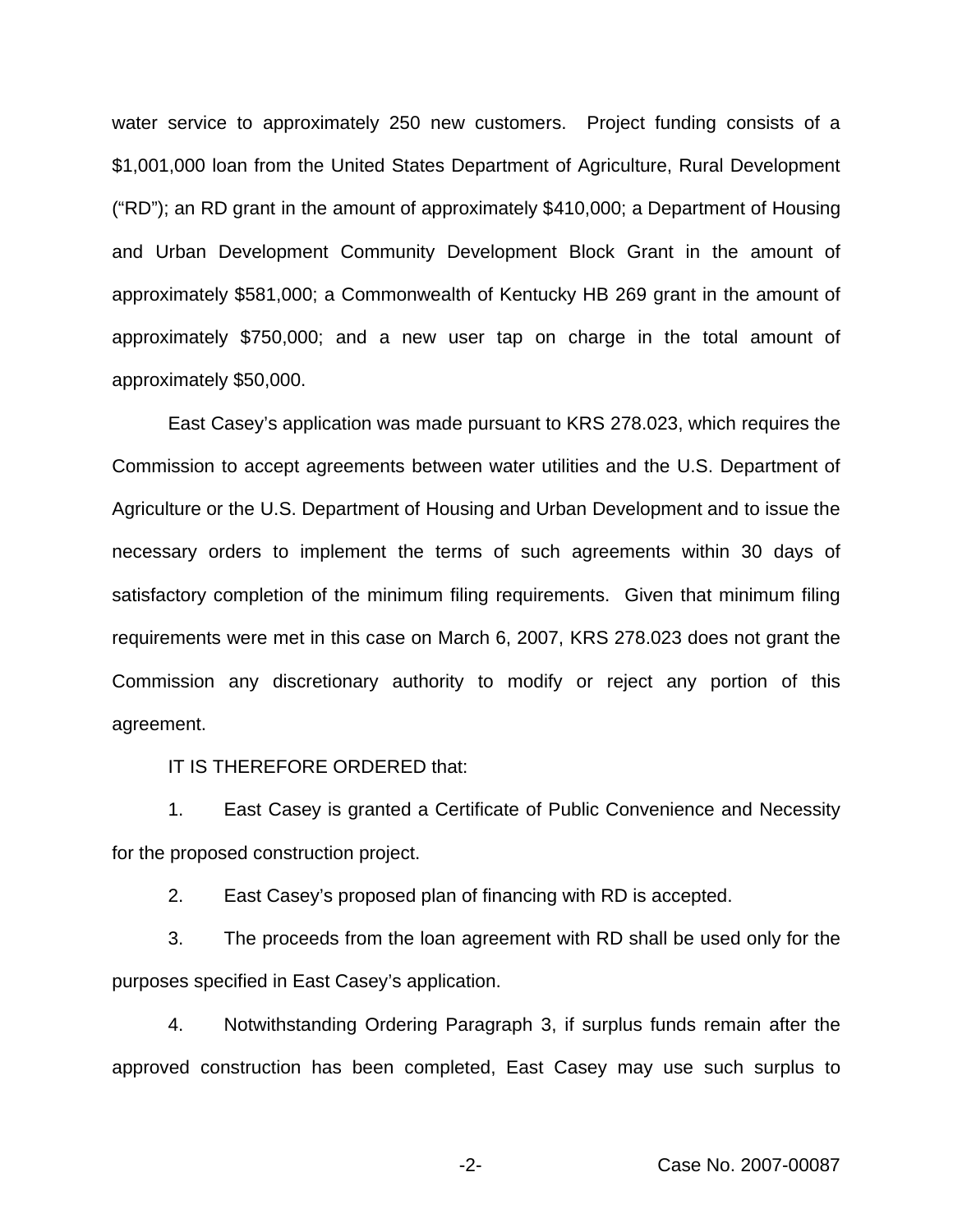construct additional plant facility if RD approves of the use, and the additional construction will not result in a change in East Casey's rates for service. East Casey shall provide written notice of this additional construction in accordance with 807 KAR 5:069, Section 3.

5. East Casey shall file a copy of the "as-built" drawings and a certified statement that the construction has been satisfactorily completed in accordance with the contract plans and specifications within 60 days of the substantial completion of the construction certified herein.

6. East Casey shall monitor the adequacies of the expanded water distribution system after construction. If the level of service is inadequate or declining, or the pressure to any customer is outside the requirements of 807 KAR 5:066, Section 5(1), East Casey shall take immediate action to ensure that the level of service conforms to the regulations of the Commission.

7. East Casey shall notify the Commission one week prior to the actual start of construction and at the 50 percent completion point.

8. The rates set out in Appendix A, which is attached hereto and incorporated herein, are the rates approved for service rendered on and after the date of this Order.

9. Within 30 days of the date of this Order, East Casey shall file with the Commission its revised tariffs setting out the rates approved herein.

10. Three years from the effective date of this Order, East Casey shall file an income statement, along with any pro forma adjustments, in sufficient detail to

-3- Case No. 2007-00087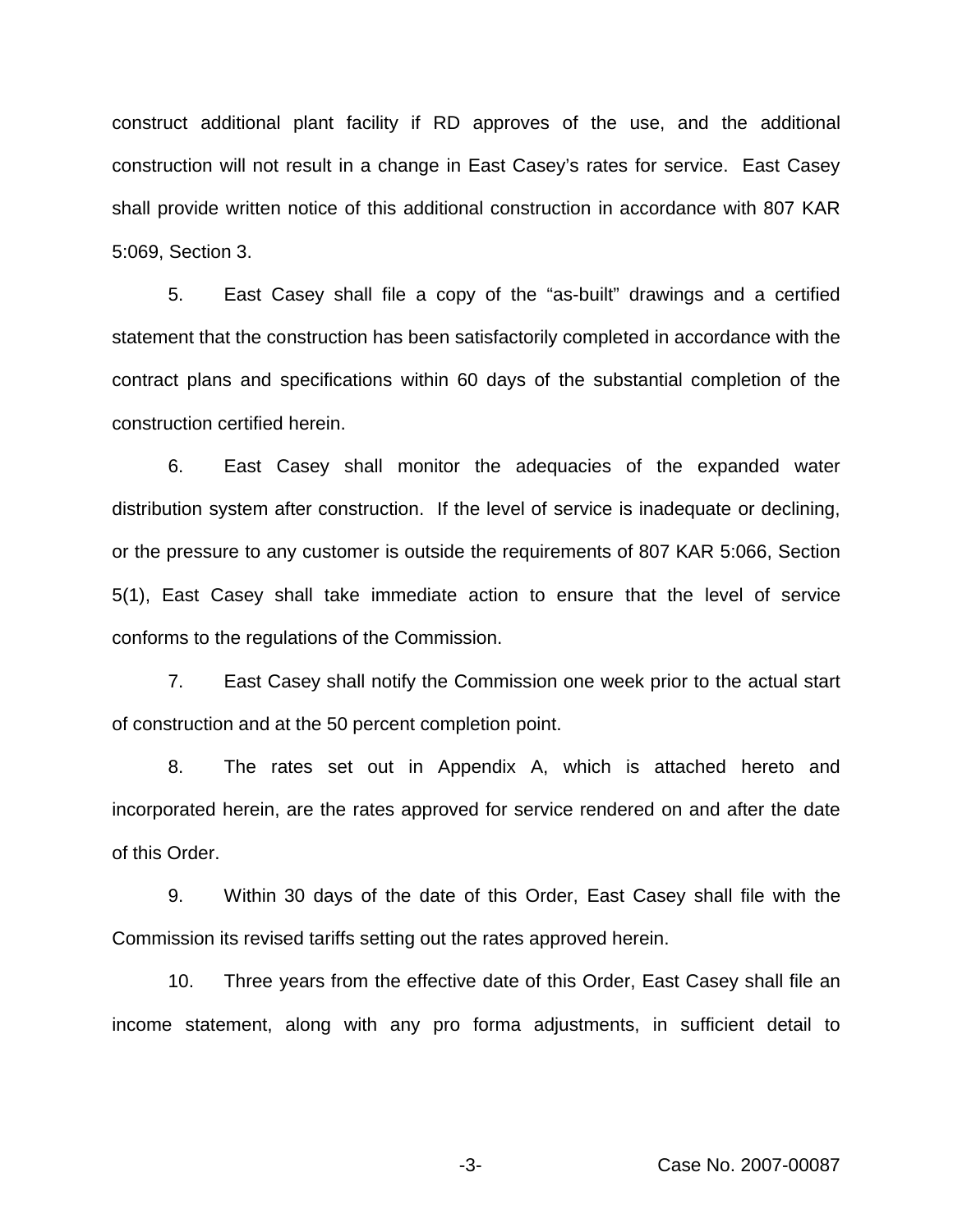demonstrate that the rates approved herein are sufficient to meet its operating expenses and annual debt service requirements.

Nothing contained herein shall be deemed a warranty of the Commonwealth of Kentucky, or any agency thereof, of the financing herein accepted.

Done at Frankfort, Kentucky, this 29<sup>th</sup> day of March, 2007.

By the Commission

ATTEST:

**Executive Director** 

Case No. 2007-00087